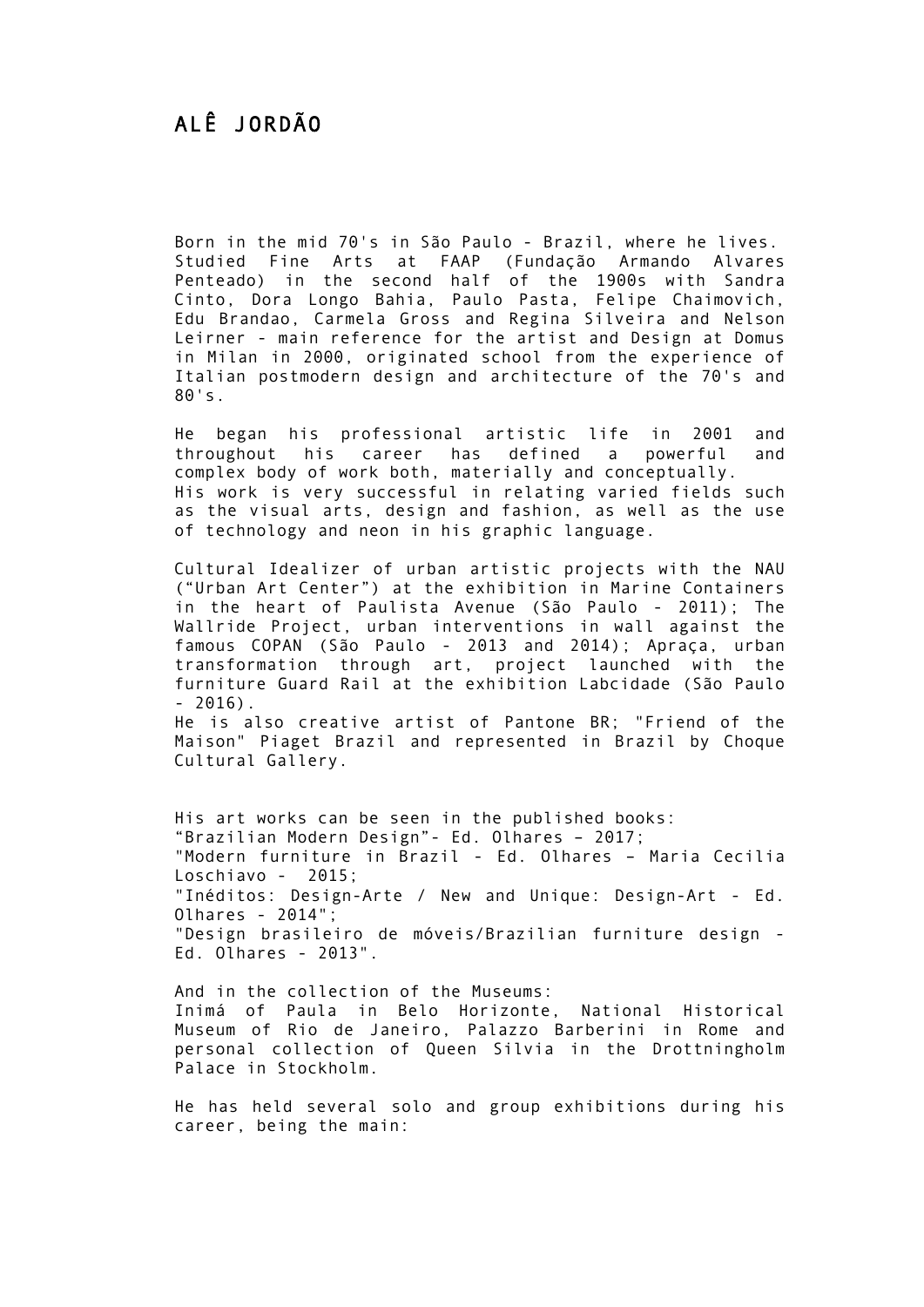## EUROPE

Milan

2018 – installation for 10 year of Brazil SA in Milan – Bullet Proof and Mickey Chair at Bianca Maria Palace Hotel 2017 – installation "Guard Rail"- Apraça at central garden of Interni in design week "salone del mobile"; The installation is in the collection of the Museum of Science and Technology Leornardo da Vinci in Milan after exposure and permanent exposure to the public; 2017 - "the neon traffic dealer – Trolleys - The Trilogy - Universitá Degli Studi- Brazil S/A; Works in the NHOW Hotel Art Design collection in Milan and permanently exposed after exposure; 2016 - "the neon traffic dealer – Trolleys - Universitá Degli Studi- Brazil S/A; 2015 - "the neon traffic dealer" - overconsumerism – Universitá Degli Studi - Brazil S/A; 2014 - "cars never die v3" – palazzo dei giureconsulti - Duomo - Brazil S/A; 2013 - "cars never die mini" – piazza dei mercanti - Brazil S/A; 2012 - "cars never die vw" – superstudio più; 2011 - "sex & violence" - superstudio più; 2010 - "santa ceia" - superstudio più; 2009 - "paradise beach" – superstudio più; 2004 - "mídia e loucura"- Ibrit. Brussels 2004 - participation at EXPO Brussels Florence<br>2013 -2013 – participation at Firenze's Bienal of Contemporaneous Art Ibiza 2013 - exhibition at "Maison del Elephantes" and Art Blue Gallery Munich 2014 - exhibition "desapego/trash away", at stroke art fair Paris 2017 – Show of the first Capsule - Noir and Blanc - VICIUS Boka Loka in partnership with ENSWEAR, Enson Malbranch in Colette - celebration of the 20 years of the store; 2016 – urban intervention – BOKA LOKA at Fete de la Music; 2012 - exhibition "My Bape" at Grand Pallais; 2010 - exhibition "Chicken TV" at Grand Pallais;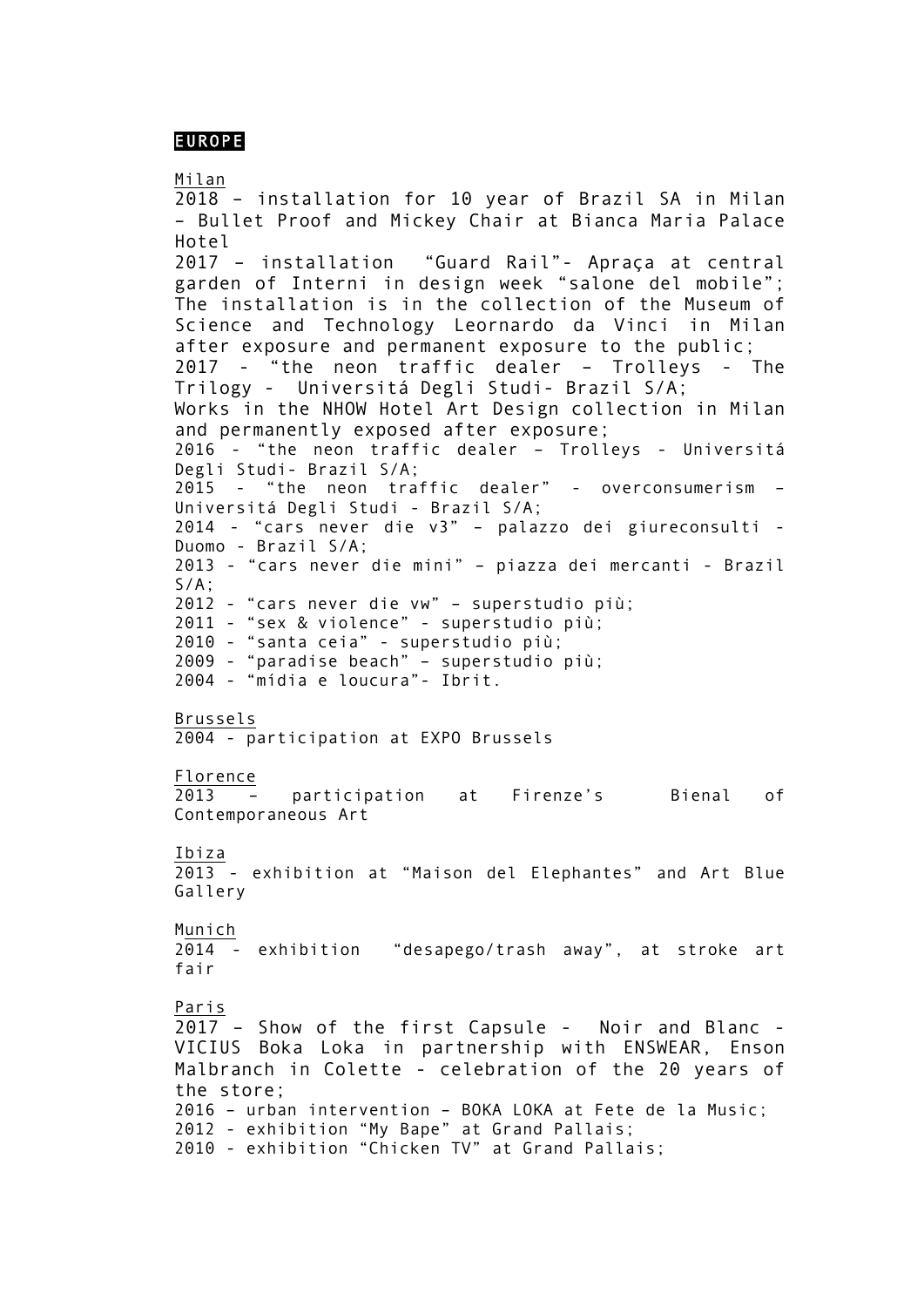2009 - exhibition "A Vaca no Pasto" at Salon de La Societé Natiolane dos Beux-Arts – Carroussel du Louvre; 2008 - exhibition "A Vaca" no Salon de La Societé Natiolane dos Beux-Arts – Carroussel du Louvre. Rome 2014 - Participation at Rome's Bienal of International Art (winning the award for the best sculpture) 2002 – exhibition at Palazzo Barberini 2000 – exhibition "midia e loucura" at Margutta Gallery (winning the best concept of contemporary Brazilian art by art critic Giuseppe Selvaggi) Vienna 2003 – exhibition the artwork "Sugar Loaf" with Swarovski crystals in Swarovski Crystal World Stockholm 2008 - Individual exhibition "A Vaca"- at Green House; 2007 - Participation at European "Casa Cor" USA Los Angeles 2014- individual exhibition "in/out", at Thomas Hayes Gallery Miami 2018 - exhibition in Pinta Art Fair – Miami – Neon Balls with Pabellon 4 Gallery from Buenos Aires – Argentina; 2017 - exhibition in SCOPE Art Fair - Miami Beach with Pabellon 4 Gallery from Buenos Aires – Argentina; 2016 – exhibition in Ovoo Gallery; 2014 - urban intervention – Trash Away; 2013 - exhibition in Miami Solo – Art Basel Week; 2013 - exhibition to Chandran Gallery at Shore Club – Art Basel Week; 2012 - exhibition in Artexpo Miami – Art Basel Week. New York – 2019 – Series CARS NEVER DIE at new place from 1st Dibs in Chelsea 2012 - Participation in "Fresh from Brazil" in DWNY with "Lego Chair"; 2010 - participation at ARTEXPO

Palm Beach –

2018 - invited to do the principal installation for ART PALM BEACH – neon garden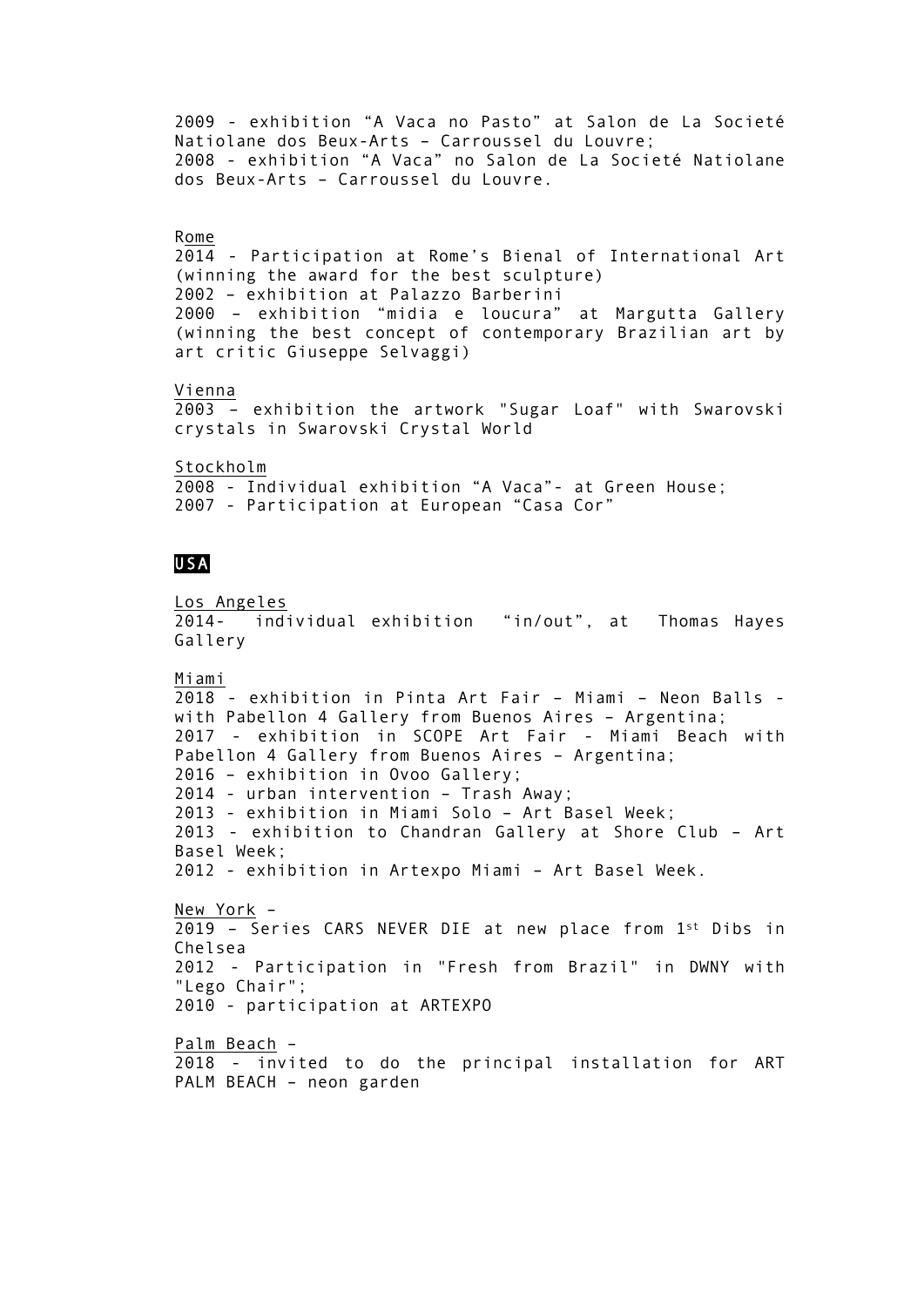## BRAZIL

Belo Horizonte 2015 - individual exhibition "pejo/desejo/pejo" at Museu Inimá de Paula Curitiba 2015 - individual exhibition "secret love" no MON (Museu Oscar Niemeyer) Fortaleza 2003 - participation at "Casa Ouvidor" Rio de Janeiro 2015 - Exhibition "VICIUS" at Kult Kolector; 2015 - Public Installation – Gigantrograph at Rio de Janeiro's metro - Ipanema Station; 2015 - Individual exhibition "light my fire," at Bolsa de Arte; 2015/2014 - Participation in IDA – Arte Rio; 2014 - Participation in exhibition "Do Moderno ao Contemporêneo" at Museu Histórico Nacional; 2013 - Participation in exhibition "Isso é uma Mesa" at Museu Nacional; 2013 - Individual exhibition "No Chair" at DOZEN Gallery; 2013 - Individual exhibition "Cars Never Die" at Memo Gallery; 2002 - Participation of the exhibition happening in MAM (Museum of Modern Art of Rio de Janeiro). Salvador 2003 - – participation at "Casa Cor" São Paulo 2019 - individual solo exhibition – I LOVE SP – in Choque Cultural Gallery, curated by Baixo Ribeiro; 2018 - exhibit collective welcoming the artists of Choque Cultural Gallery in their studio pre SP Art; 2017 – individual solo exhibition - ILUMINATA – in your own studio, curated by Baixo Ribeiro at Choque Cultural Gallery; 2018/2017/2016/2015 - SP Art - Choque Cultural Gallery; 2017 – exhibit collective welcoming the artists of Choque Cultural Gallery in their studio pre SP Art; 2017 - Installation at GIFT FAIR for Pantone BR to launch the color of the year - GREENERY 2017 - SkateART Exhibition at Choque Cultural Gallery in Vila Madalena; 2017 - Launch of the site and first cinema session in the dApraça staircase - Public Installation - Apraça - Guard Rail;

2016 - Participation in exhibition "Caos on Canvas" at MIS (Museu de Imagem e Som);